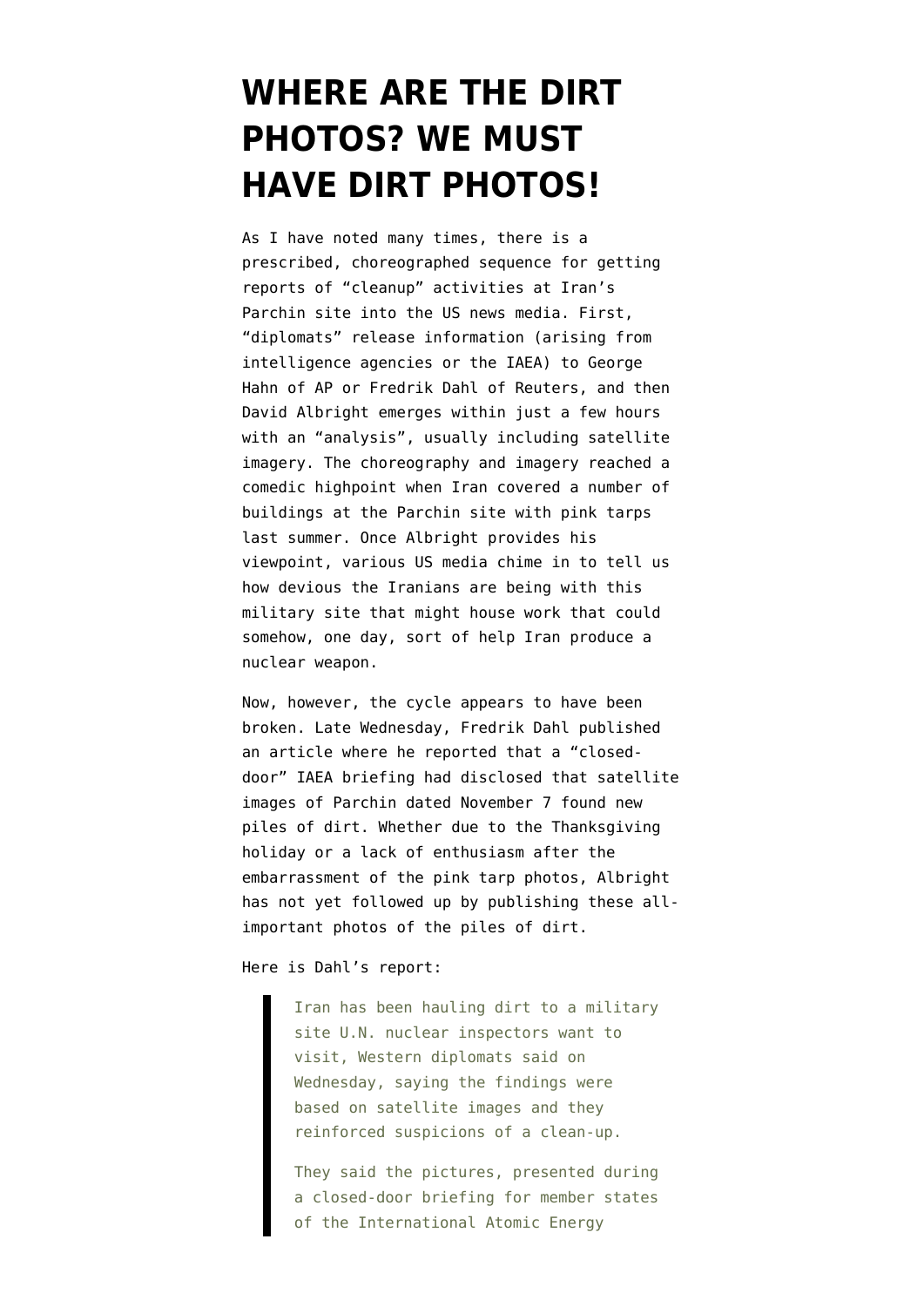Agency (IAEA), suggested Iran was continuing to try to hide incriminating traces of any illicit nuclear-related activity.

The allegations come a few days after the IAEA said in a report on Iran that "extensive activities" undertaken at the Parchin site since early this year would seriously undermine its inquiry, if and when inspectors were allowed access.

Albright clearly was already aware of the new piles of dirt. From his [comments](http://isis-online.org/uploads/isis-reports/documents/ISIS_Analysis_IAEA_safeguards_Report_November_16_2012-final.pdf) (pdf) put up along with publication of the [November 16 IAEA](http://www.isis-online.org/uploads/isis-reports/documents/Iran_safeguards_report_November_2012.pdf) [report](http://www.isis-online.org/uploads/isis-reports/documents/Iran_safeguards_report_November_2012.pdf) (pdf) (clearly marked "Restricted Distribution"):

> The third and final points about removal of external pipework from the containment vessel building and about a depositing of new earth where earth was removed are new observations and ones that were not previously reported by ISIS. (See previous ISIS imagery analysis on the apparent sanitization activities at Parchin here.) Iran undertook sanitization activities, including the removal of earth and deposit of new earth, at Lavisan Shian in 2004. These activities are suspected to be related to Iran hiding evidence of efforts of the Physics Research Center, a military entity linked to parallel military nuclear activities that was sited there until the late 1990s.

On the date that the IAEA provided for restricted distribution its latest report on Iran, Albright was already aware that new imagery showed the additional fill dirt being brought to the Parchin site, and yet more than ten days later, and nearly a week after being prompted by Dahl, Albright still has not given us the dirt photos. If he doesn't come around soon, Albright will be in danger of being left